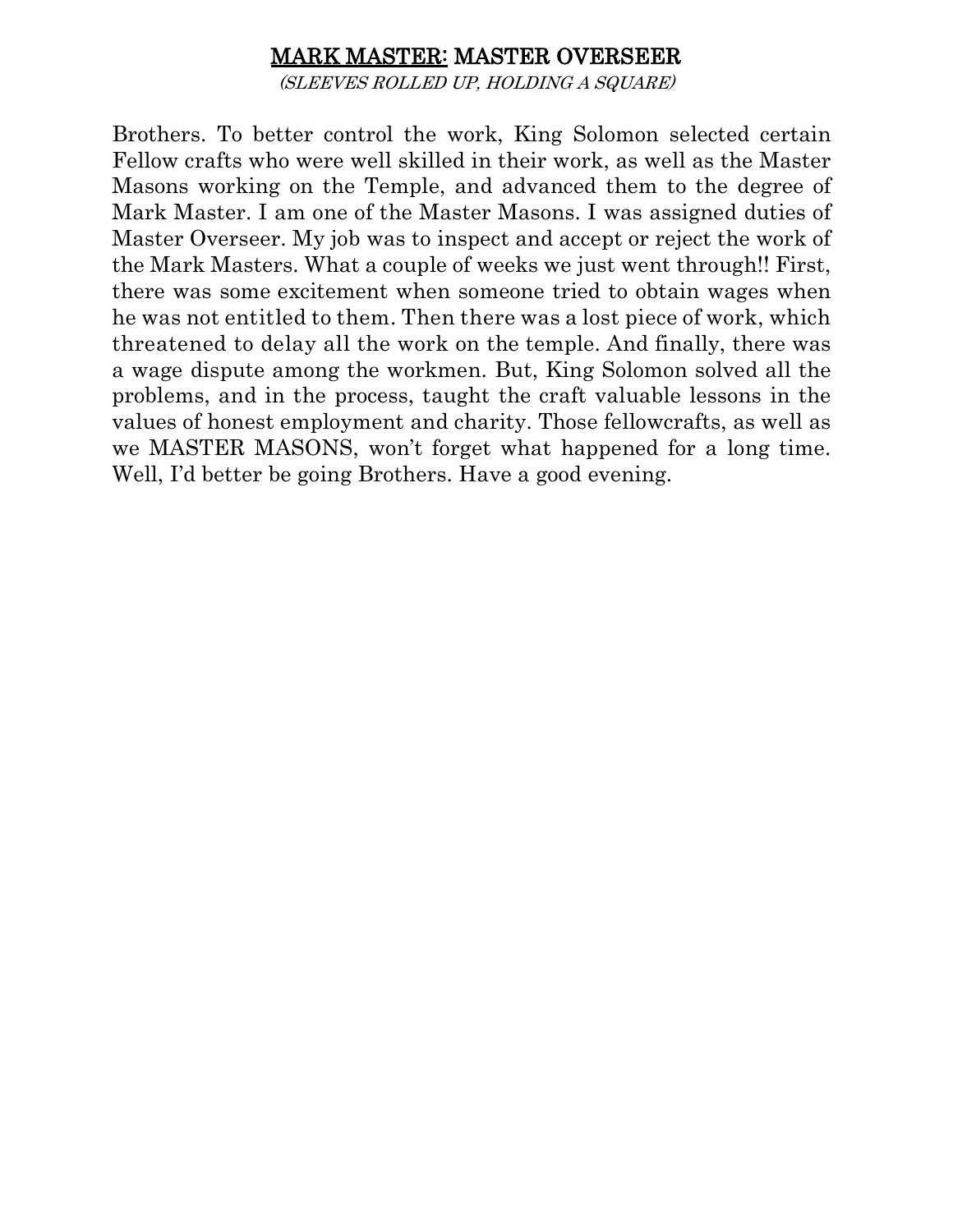#### PAST MASTER:

#### (SUIT OR SPORT COAT, TOP HAT, CARRYING AGAVEL)

Brothers. In the degree of Past Master, we leave the time of King Solomon and return to the present-day world. In the 18th century, when speculative Masonry was being developed, the Symbolic Lodges controlled the Degree of Royal Arch Mason. Only Past Masters could receive this degree. The thinking at that time was that the Royal Arch degree was so sublime and so important that only those well skilled in Speculative masonry could understand its lessons and fully appreciate them. Obviously, this greatly limited the number of brothers who could receive the valuable lessons of the Royal Arch, especially when Royal Arch Chapters were formed independently of the blue lodges. In England and Canada, the Past Master requirement was dropped. However, in the United States, we confer the degree of Virtual Past Master. This maintains tradition, while allowing all Master Masons the opportunity to continue to the Royal Arch. Obviously, this degree confers no honors or privileges outside of the Chapter and should in no way confuse Virtual Past Masters with actual Past Masters, those who served as Worshipful Masters of Symbolic Lodges. The lessons imparted in this degree deal with the responsibilities of those who would lead their brothers.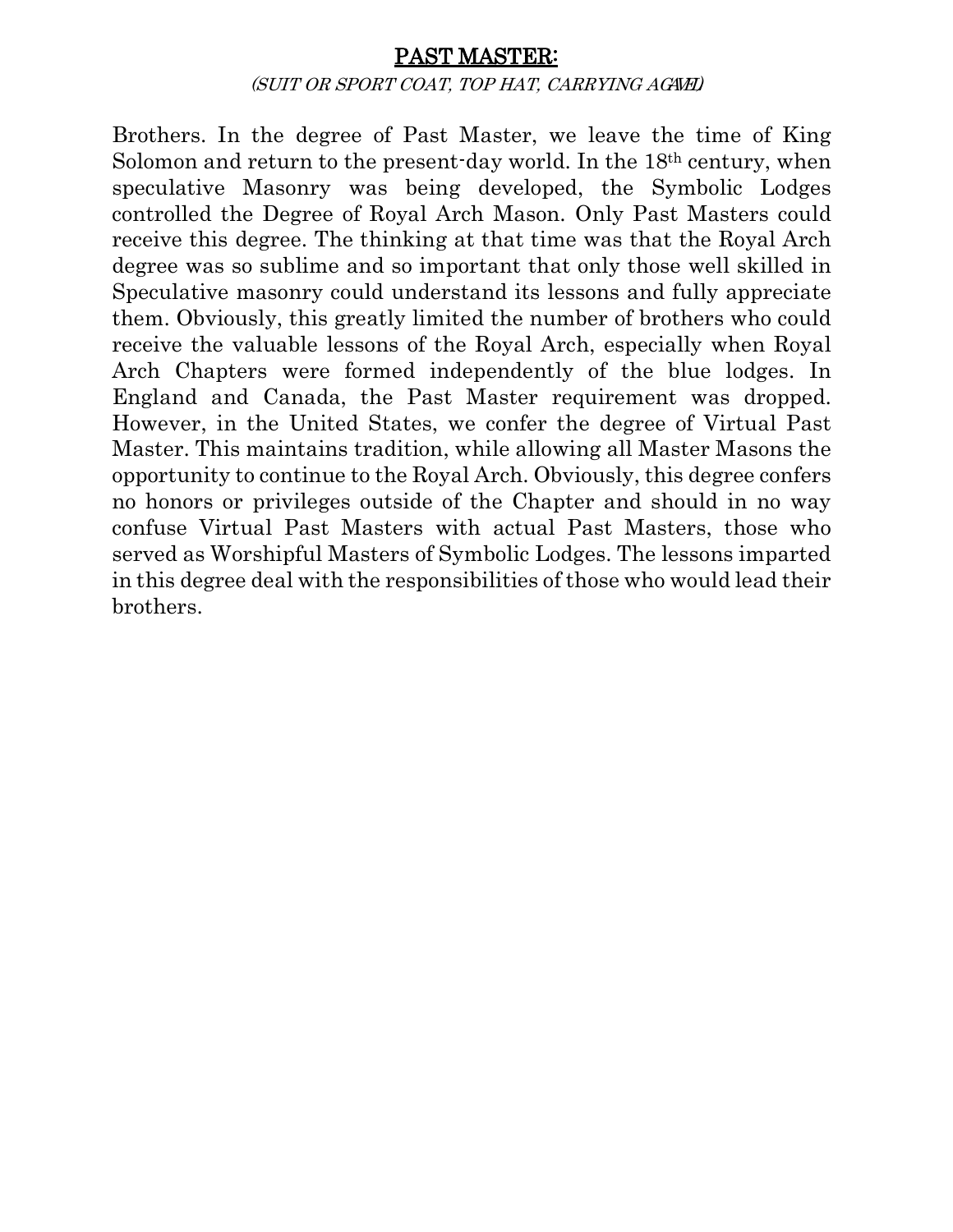#### MOST EXCELLENT MASTER: HIGH PRIEST (DRESSED IN HIGH PRIEST ROBES, INCLUDING MITER AND BREASTPLATE)

Brothers. We have returned to the time of King Solomon. I am the high priest of the Jewish people. I am dressed in my ceremonial robes because in the degree of most excellent master, I am to preside over the completion and the dedication of King Solomon's temple. Yes, we have finally completed it, and it is magnificent!! The last stone of the temple is to be cemented in its place, the aprons of the workmen will be taken off and laid aside, the holy vessels of the temple finally will be carried into the sanctum sanctorum and in a very impressive ceremony, the temple will be dedicated. I dare say that Jerusalem has never seen anything so ceremonial or splendid as what we have planned. After more than seven years of construction, the labors of the craftsmen are completed, and the Most Excellent Master's degree will be their reward. And finally, I will be able to walk from my quarters to the temple without having to detour around construction barriers!!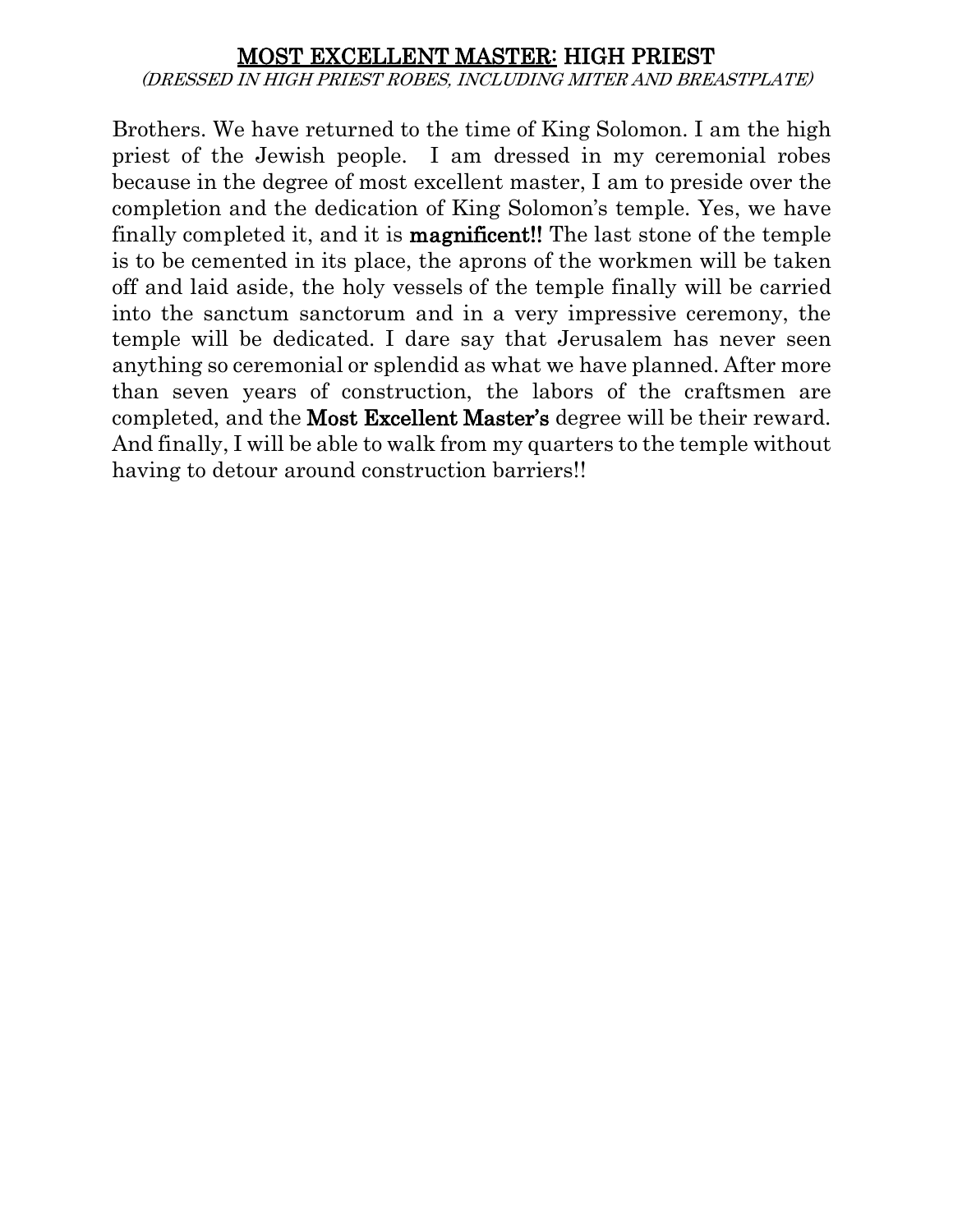## ROYAL ARCH: PRINCIPAL SOJOURNER

(SOJOURNER ROBES WITH STAFF)

Brothers, it has been 470 years since King Solomon's temple was completed and dedicated. But the temple stands no more. Because of disobedience to god's commands, the enemies of the Jewish nation were loosed upon them. Jerusalem was captured, the holy vessels were taken from the temple, the temple was destroyed, and the Jewish people were made captive and forcibly taken to Babylon. When the Persians conquered Babylon, the Jewish captives were released and allowed to return to their homeland to rebuild the city and the house of the lord. In the Royal Arch Degree, the candidates represent Sojourners, who under my guidance as Principal Sojourner, make the hazardous journey from Babylon to Jerusalem, and then volunteer their services to assist in the rebuilding of the temple on the site of the original temple of Solomon. During their labors, valuable discoveries are made, culminating in the recovery of the Lost Master's Word.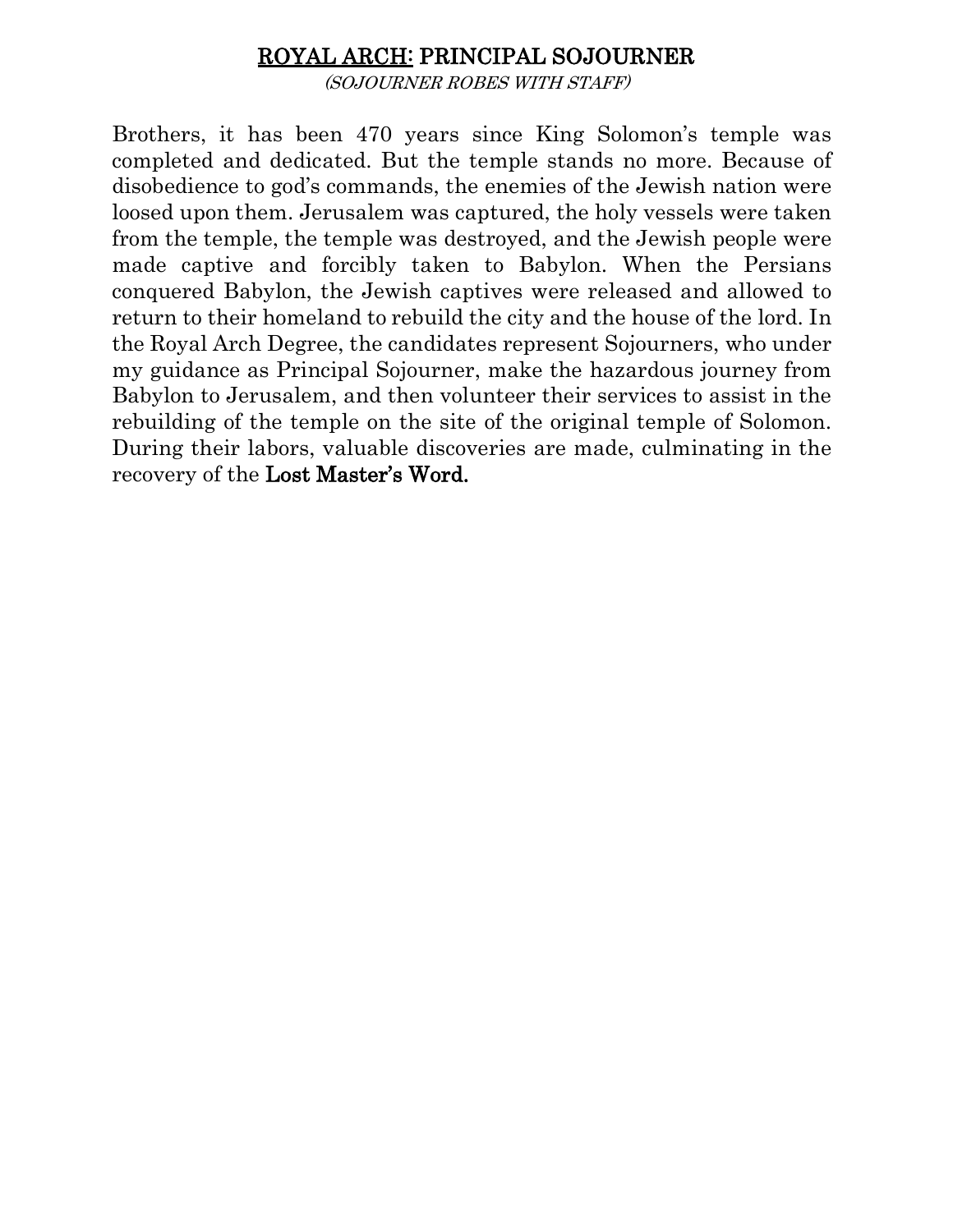# ROYAL MASTER'S DEGREE: HIRAM ABIF

(DRESSED IN ROBES)

Brothers. For those of you who do not recognize me, I am Hiram Abif. In the Royal Master's degree, we encounter a Fellowcraft who wonders if he will ever receive the secrets of a master mason. He engages me in a conversation, during which I attempt to ease his worries, as well as increase his knowledge, his patience, and his faith. However, the conversation with this young fellow craft makes me give some thought to his concerns and led directly to the creation and the activities of the Select Master's degree.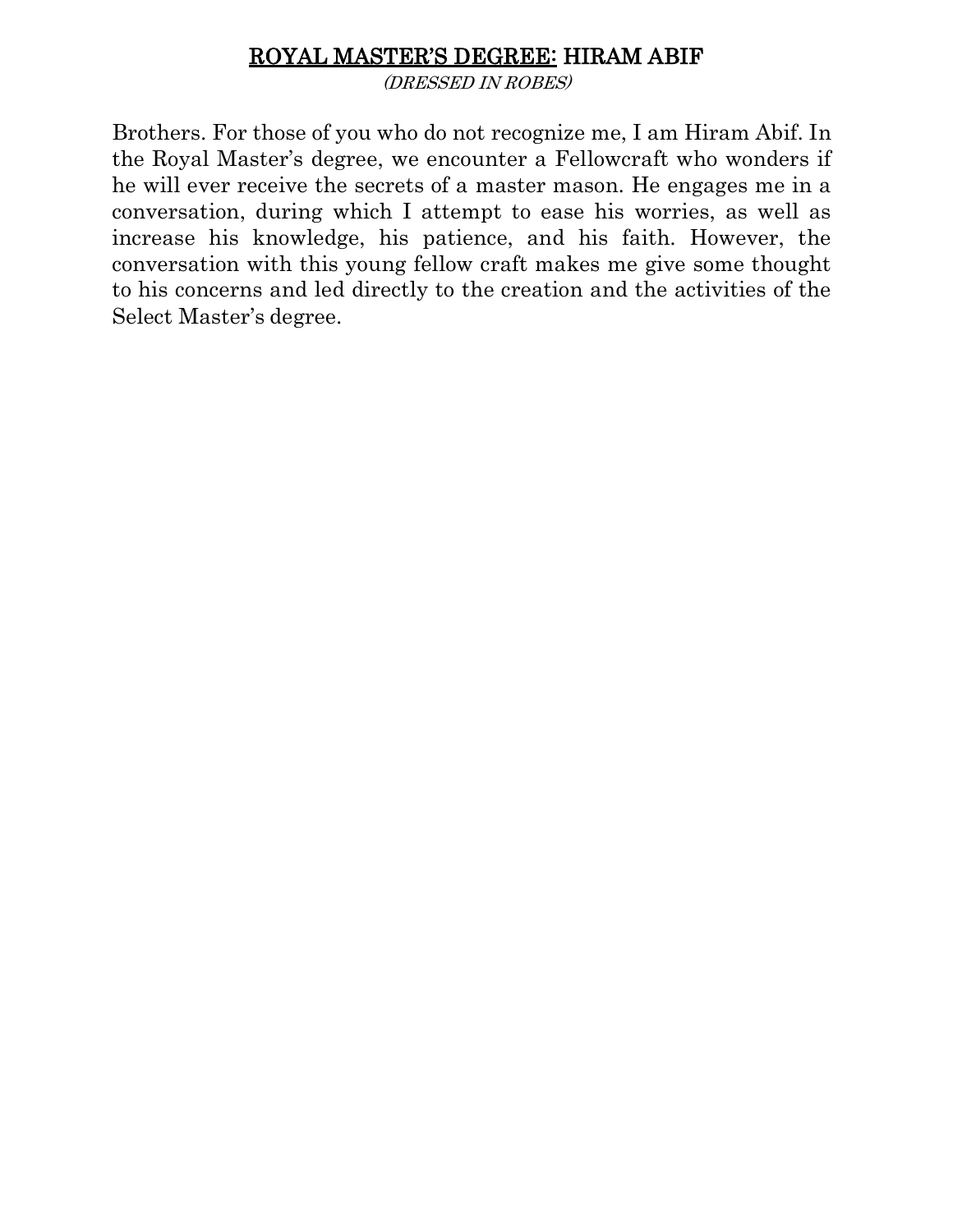### SELECT MASTER'S DEGREE: KING SOLOMON

(ROYAL ROBES, WITH ACROWN AND SCEPTER)

Brothers, it's good to see you here this evening. I know it's not often that you get to see King Solomon himself, up close and personal. And I hope you will shortly be qualified to receive the Select Master's degree. I, with my companions, Hiram King of Tyre and Hiram Abif, being in possession of the writing of Moses and the prophets, well knew that if the children of Israel deviate from the laws of God, their enemies will be set upon them, the cities and Temple sacked and destroyed, and the sacred treasurers in the Sanctum Sanctorum forever lost. To prevent this evil, we agreed to erect a secret crypt or vault under the temple, in which to preserve some of our sacred treasurers. We selected skilled workmen to construct this vault and made them Select masters. The ceremony of the degree dramatizes our efforts in preserving our sacred treasurers for posterity. We hope you will be able to join us soon, as Select Masters.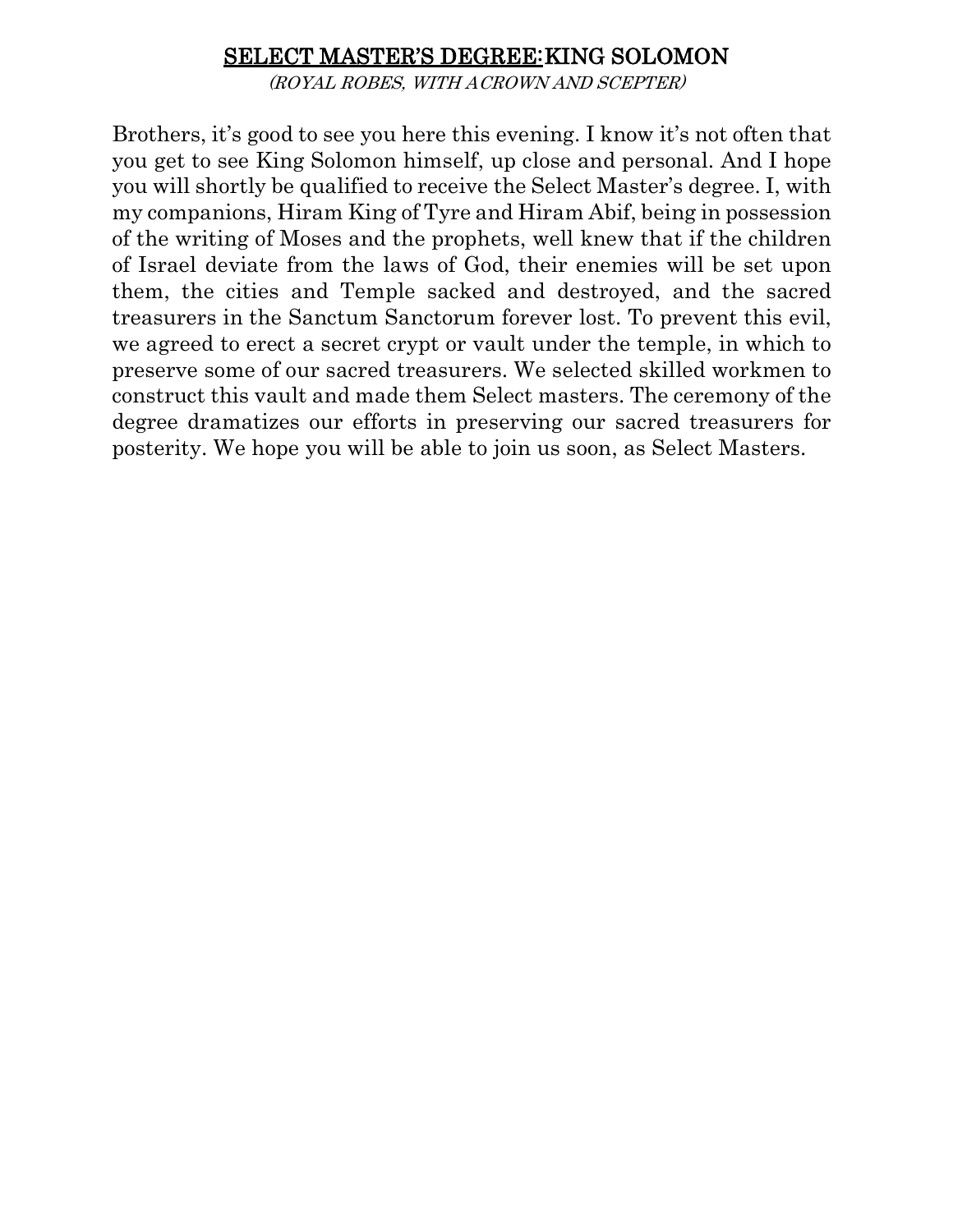#### SUPER EXCELLENT MASTER'S DEGREE: Prophet Ezekiel (PROPHETS ROBE)

Greetings. My name is Ezekiel. Some call me a prophet, but I am not sure that is a proper term. I am more of a messenger from god. Things are not going well in our nation. As you know from descriptions in the holy bible, Solomon's kingdom split into two kingdoms, Israel and Judah. Israel was conquered and is no more. Now Judah is looking at the same fate. The people have sinned against god. Our king has proven to be without honor. And Nebuchadnezzar, the king of the Chaldeans, is approaching our borders with his vast army. The Super Excellent Master's Degree portrays what awaits us if the king and the nation do not repent. It is the most dramatic degree in all of masonry, requiring an extremely large cast. And its lessons are profound.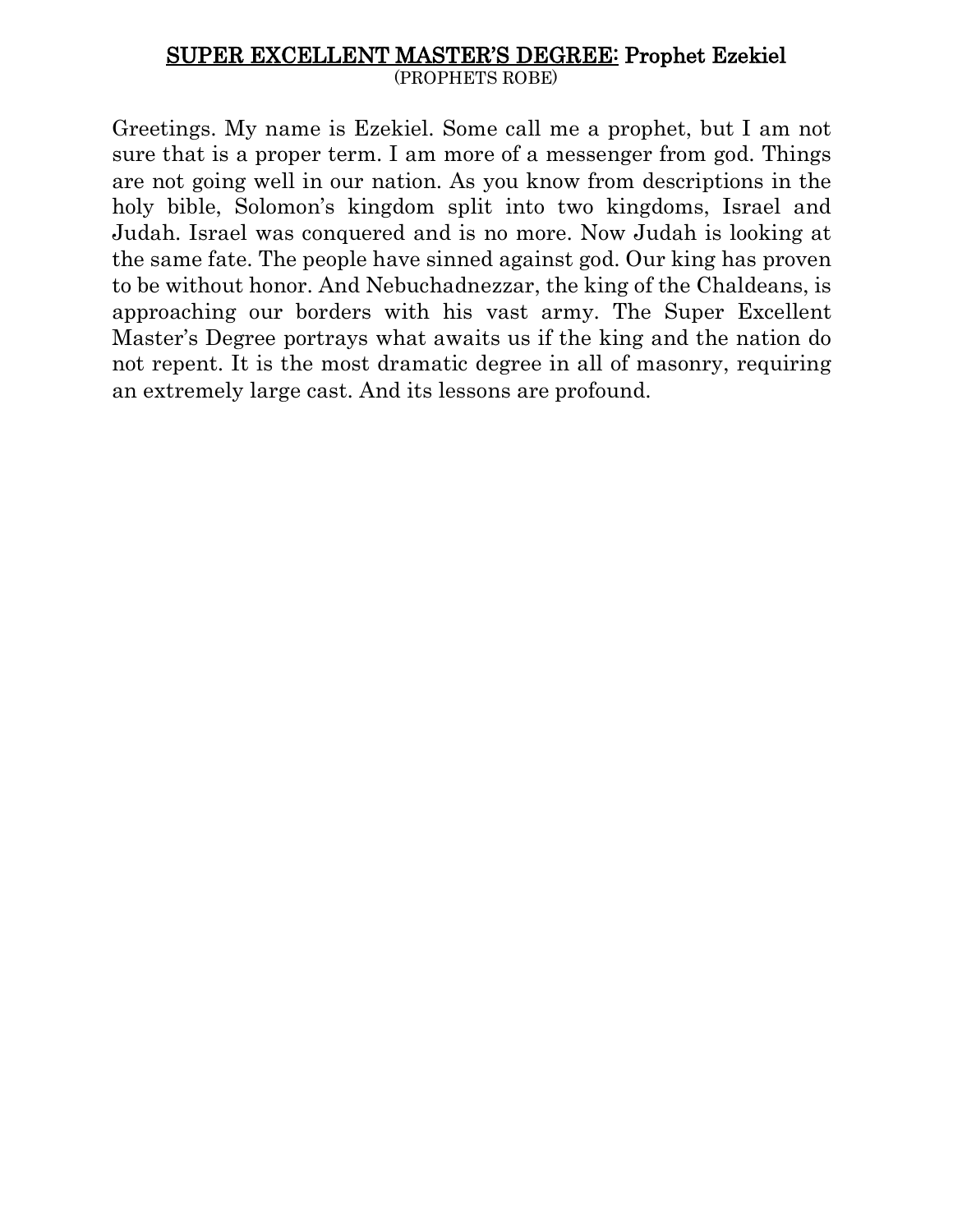#### THE ORDER OF RED CROSS: ZERUBABBEL

(ROYAL ROBES)

Brothers. I am Zerubbabel: a prince of Judah. I was in the first group of captives that was released from Babylon to return to Jerusalem, which you heard about in the description of the Royal Arch degree. Well, things are not going well. We have been interfered with and hindered in every manner conceivable. Since I was a boyhood friend of Darius, King of Persia, I have been commissioned by the Jewish High Council to return to Persia to ask King Darius for his assistance. When you become candidates for the Order of the Red Cross, you will make this journey with me. It will be hazardous, and our lives may be forfeit, but it is necessary. I think I have enough persuasiveness to convince King Darius that he should help us by giving us protection as well as monetary assistance. Let's hope so, or we will all be rotting away in a Persian Prison!!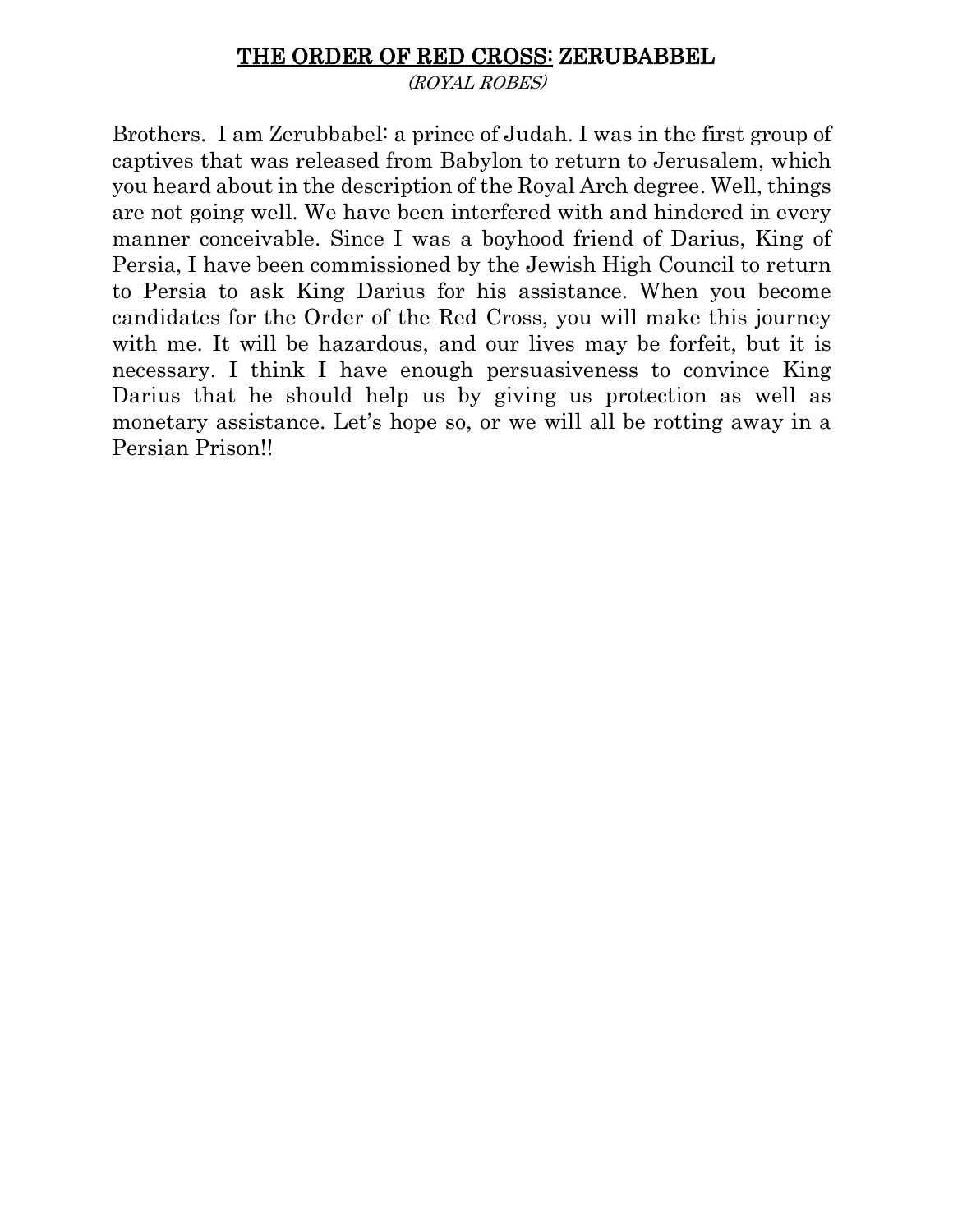# THE ORDER OF MALTA: PRIOR

(PRIOR CAPE AND MANTLE,SWORD)

Brothers, we now leap forward to the 12<sup>th</sup> Century in the Christian era. Muslim invaders have taken over the Holy Land, and their marauders have made the sea-lanes in the Mediterranean Sea unsafe for travel. One of the orders that came into being during this time was the Knights of St John, also known as the hospitallers, for the hospital that they ran in Jerusalem. In 1118, the order organized a military arm to fight the enemies of Christianity. The fortunes, or rather misfortunes, of war <sup>c</sup>aused the order to move its headquarters several times. They moved from Jerusalem to Acre, then to Cyprus, the Rhodes, and finally to Malta. The last move gave them the name by which they are known today, the Order of Malta. The ceremonies of this Order explain the history of the order, and will constitute you a Knight of Malta, sworn to protect travelers to the Holy Land, give them shelter, and when necessary, to wield your sword in their defense.